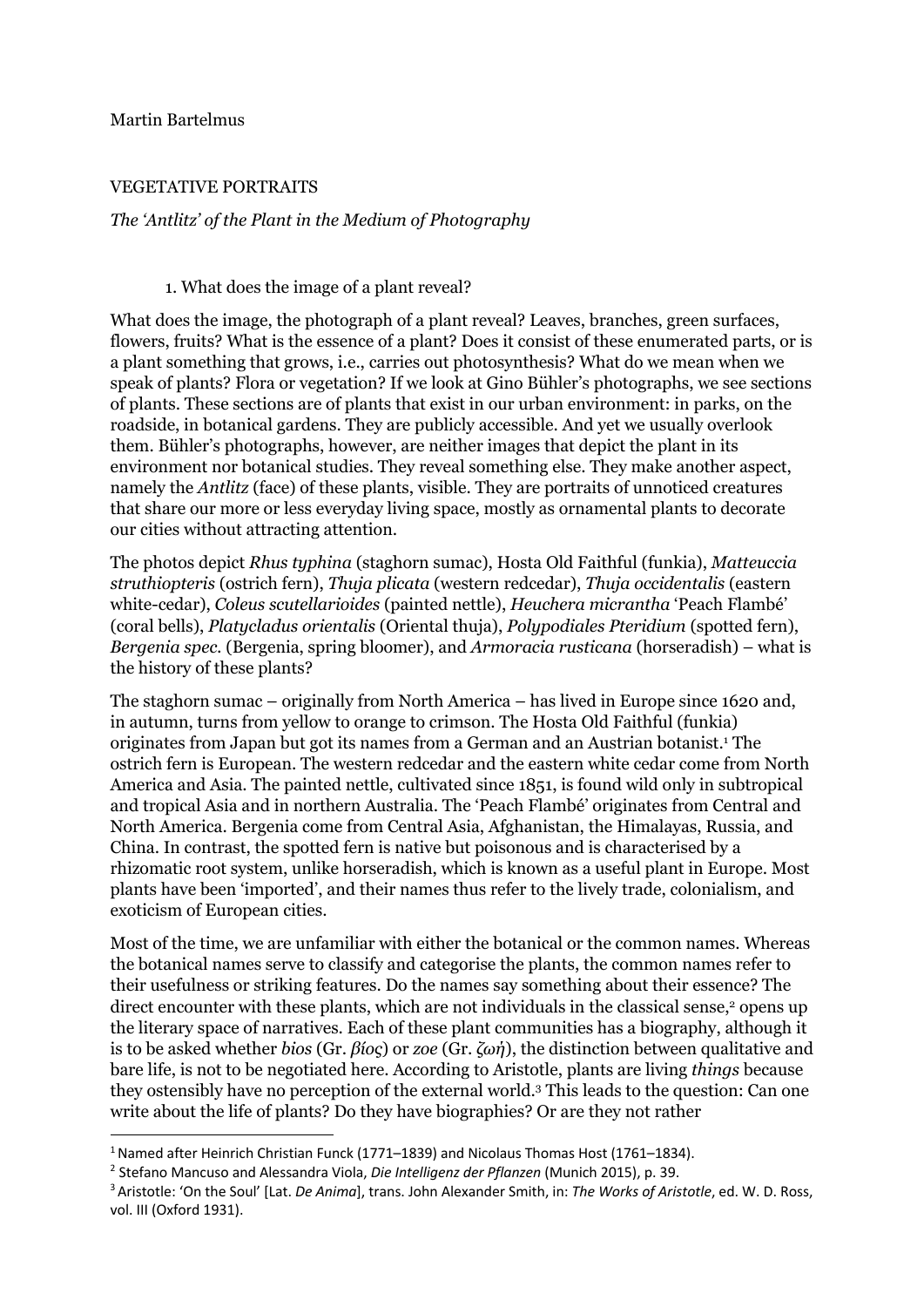*phytographies* (from the Gr. *φυτόν* for 'plant' and *γράφειν* for 'to write')?4 Because, in the case of plants, life and light are conditions, biographies of plants could also be called photographs. The life of plants can be translated less into words than into photos.

The 'plant' is more than its (visible) parts but is also not subject to an idea of the 'plant' that transcends these. It is always only an empty signifier, a sign that can be filled with 'plants' (now in the plural). This is why Bühler photographs not only one and the same plant, but different ones: different in species and genus, reproduction, growth, and spread. The botanical categories are subverted just as much as the aesthetic ones. The empty signifier 'plant' eludes us on the level of meaning, only to become all the more exhausted on the level of the image, the visual.

Which plants are seen in detail and how they are depicted depends on epistemological and aesthetic settings.5 Whereas botanical literature uses images to illustrate knowledge about plants,6 plants in paintings tend to symbolise something.7 Illustrations in herbaria, botanical encyclopaedias, and publications in Western European modernism actually seem to make plants visible.8 With the medium of photography, however, this epistemic visualisation changes decisively. Knowledge becomes objective through technology:9 The acting human subject recedes into the background to reveal what it (the plant, for example) is 'actually' like. In botanical contexts, photography depicts a plant directly, without the artistic creative power of a subject. At the same time, however, photography has also developed its own forms of aesthetic expression. There is no photography that does not also possess subjective humanity.

The tension becomes palpable: What images of plants reveal depends on their contextualisation in epistemic or aesthetic contexts. Claude Monet's famous water lilies do not depict these plants as one would find them in botanical treatises – namely in their phases of development, in cross-section, or as an ideal image of the plant species outside its natural habitat – but rather the pictures present a specific phenomenological perception of the water lily, which we commonly describe as 'Impressionistic'. <sup>10</sup> Andy Warhol's *Flowers* from 1964 presents a different view of plants: the commodification of the symbol of beauty, its repetitiveness, without any botanical or cultural knowledge. Georgia O'Keeffe's early flower paintings were interpreted from a Freudian perspective, and thus sexualised, by male contemporaries. This has a long tradition: The founding father of botany, Carl von Linné, was the first to articulate the sexuality of plants.11 But his way of presenting this was provocative, almost pornographic. According to Linné, there are promiscuous plants, marital beds, changing partnerships, multiple partnerships, etc. The sexuality of plants also plays a role in the work of the amateur botanists Jean-Jacques Rousseau and Johann Wolfgang von Goethe: It is not without reason that Goethe explained his botanical principle of metamorphosis to a young woman in the elegy 'The Metamorphosis of Plants' – an early case of 'mansplaining'.

<sup>4</sup> Charles Ryan, 'Writing the Lives of Plants. Phytography and the Botanical Imagination', in: *Auto/Biography Studies*, vol. 35, no. 1, 2020.

<sup>5</sup> See: Giovanni Aloi, 'Introduction. Why look at Plants?', in: idem, *Why look at Plants? The Botanical Emergence in Contemporary Art* (Leiden and London 2019), pp. 14ff.

<sup>6</sup> Lorraine Daston and Peter Galison, *Objektivität* (Frankfurt am Main 2007).

 $7$  Carol Armstrong, 'Cameraless. From Natural Illustrations and Nature Prints to Manual and Photogenic Drawings and Other Botanographs', in: idem and Catherine de Zegher (eds.), *Ocean Flowers: Impressions from Nature* (Princeton 2004), pp. 87–165.

<sup>8</sup> Aloi 2019 (see note 5), p. 20.

<sup>&</sup>lt;sup>9</sup> Ibid., p. 24; Daston/Galison 2007 (see note 6).

<sup>10</sup> See: Aloi 2019 (see note 5), p. 28.

<sup>11</sup> See: Carl von Linné, *Praeludia sponsaliorum plantarum* (1730); idem, *Systema naturae* (Leiden 1735).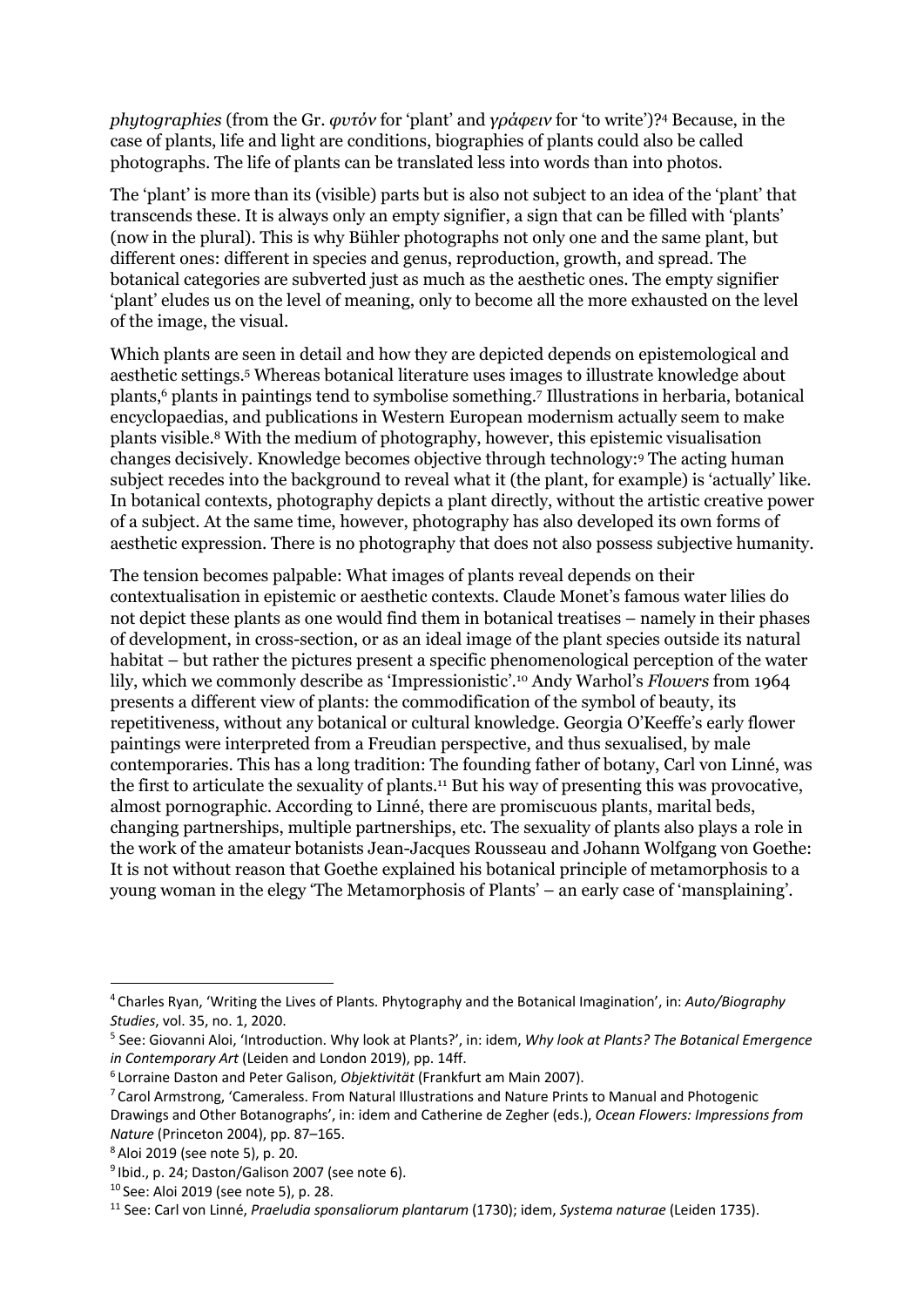O'Keeffe is all about seeing, as she said herself: 'One rarely takes the time to really see a flower. I have painted it big enough so that others would see what I would see.'<sup>12</sup> So, why do we look at plants? Alluding to John Berger's famous essay, 'Why look at Animals?', the art historian Giovanni Aloi asks this very question. The question can be sharpened to the examples given: Do these images depicts plants at all? Or do they only visualise the respective discursive view of plants articulated in artistic processes, i.e., the subjective view of a human being?

According to Aloi, plants are often only the background against which people define themselves and their difference to nature, as well as their culture.13 We often perceive plants more as resources and as a medium instead of understanding them as something genuinely alive.14 Our relationship to plants is thus characterised by their disposability. <sup>15</sup> This is especially true for cut flowers. The pragmatic, capitalist framework, as Aloi writes, determines our perspective on plants. And although we have been trained in social discourses that vegetation is fragile and to be preserved, we are nevertheless struck by a specific 'plant blindness' that allows us to understand plants, as in the case of O'Keeffe's contemporaries, only within cultural schemata.16 These cultural schemata have limited our view of plants. Plants are seen – as with Aristotle – as being rather passive and mute, have no consciousness, and are unable to communicate. However, the latest research shows that plants can communicate with each other and even alert other species such as insects to danger and ask for help.<sup>17</sup> They hear, smell, feel and see.<sup>18</sup>

Aloi thus argues for an altered way of seeing that allows us to perceive plants as an integral part of our environment. What and how we see constitutes an alternative seeing19 of 'the Other', and Bühler's images attempt to reconfigure our habits of seeing.

# 2. Gino Bühler's *Lichtperspektive*

One of the most important inspirations for Bühler's work is Karl Blossfeldt's *Urformen der Kunst* from 1928. However, if one looks at the photographs reproduced in the publication, a difference becomes clear. Blossfeldt, with a botanical eye, was interested in the plant not as a living being but rather as a form. Whereas, in 1807, Alexander von Humboldt and Aimé Bonpland had presented seventeen different forms, silhouettes, in their *Essay on the Geography of Plants*, which painters should adopt in order to be able to depict the jungle accurately and as 'natural paintings', <sup>20</sup> in Blossfeldt's work, this categorisation as

 $12$  This early quote from 1926 has become a common thread in O'Keeffe's art and life.

<sup>13</sup> Giovanni Aloi (ed.), *Botanical Speculations. Plants in Contemporary Art* (Cambridge, UK 2018), p. XXIII.

 $14$  Ibid., p. XXIX.

 $15$  Ibid.

<sup>16</sup> Aloi 2019 (see note 5), p. ##.

<sup>17</sup> Mancuso/Viola 2015 (see note 2), pp. 96ff.

 $18$  Ibid., pp. 49ff.

 $19$  Aloi 2019 (see note 5), p. ##.: 'At stake is the opportunity to understand plants as integral, coexisting actants that play defining roles in the functioning of ecosystems on this planet. What we look at, and how we look, constitute essential parameters in the recuperation of "alternative gazes" and the crafting of new ones – modalities of engagement that entail more than the ocular – modalities that can lead to a reontologization of the living.'

<sup>20</sup> Alexander von Humboldt and Aimé Bonplan, *Ideen zu einer Geographie der Pflanzen : nebst einem Naturgemälde der Tropenländer : auf Beobachtungen und Messungen gegründet, welche vom 10ten Grade nördlicher bis zum 10ten Grade südlicher Breite, in den Jahren 1799, 1800, 1801, 1802 und 1803 angestellt worden sind* (Tübingen 1807), p 25 [translated].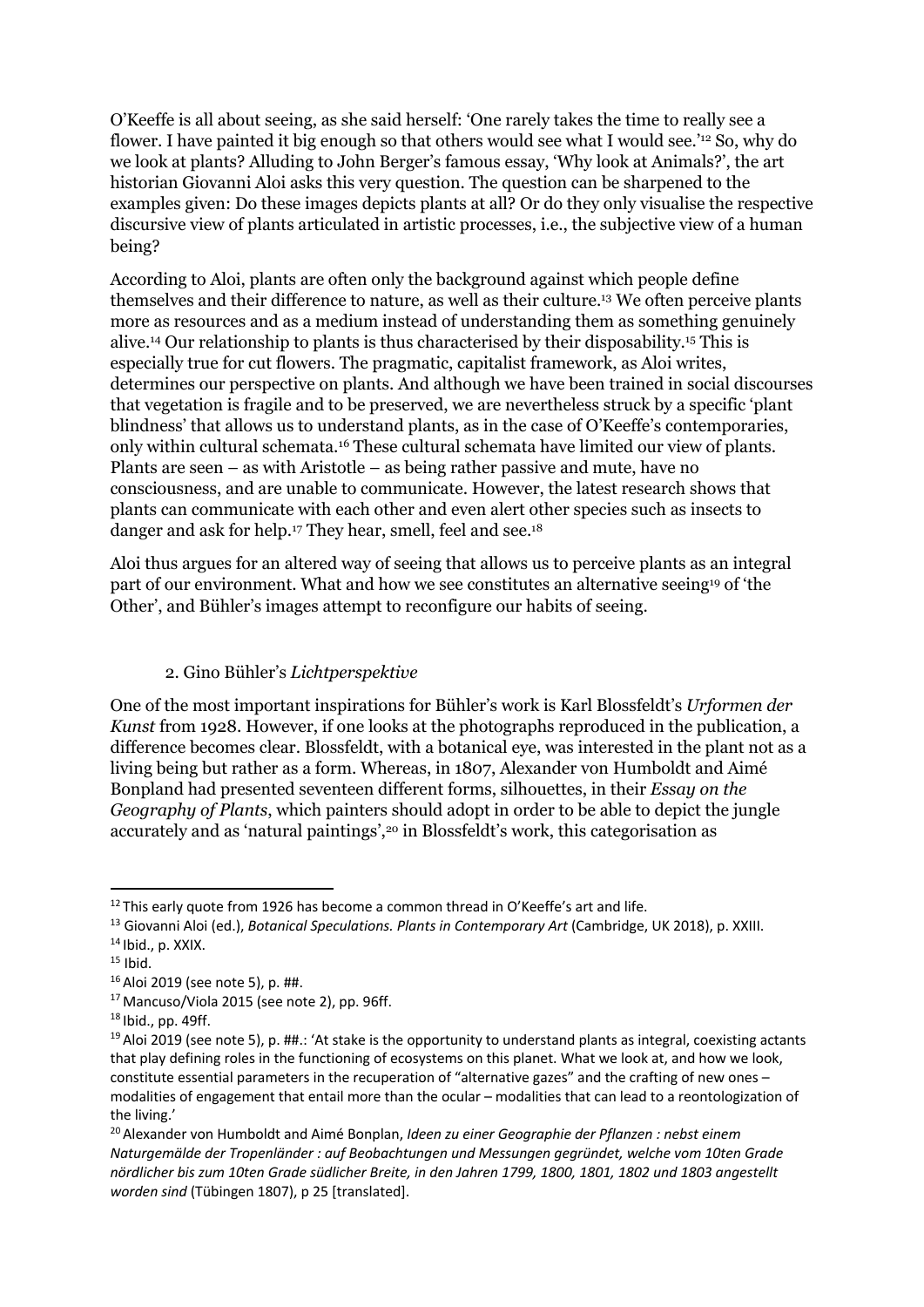functionalisation diffuses into an abundance of individual forms. In his review of the book, Walter Benjamin wrote, quoting the Bauhaus pioneer László Moholy-Nagy:

'He [Blossfeldt] has proven how right the pioneer of the new light-image, Maholy-Nagy, is when he said: "The limits of photography cannot be determined. Everything is so new here that even the search leads to creative results. Technology is, of course, the pathbreaker here. It is not the person ignorant of writing but the one ignorant of photography who will be the illiterate of the future."<sup>21</sup>

And Bühler is, of course, not illiterate in photography, but neither is he one who takes everything literally. Blossfeldt's 'vegetal "forms of style"', as Benjamin calls them, are enlargements, while Bühler's pictures are portraits. Where Blossfeldt and Benjamin hail Goethe's paradigm – metamorphosis – that is, plants transforming before one's eyes into other forms, columns, and dancers, in Bühler's work we see the untranslatable *Antlitz* of the plant.

Bühler's pictures thus play with Roland Barthes's categories of *studium* and *punctum*. The *studium*, Barthes writes, 'is inevitably to encounter the photographer's intentions, to enter into harmony with them, to approve or disapprove of them, but always to understand them.' <sup>22</sup> This is the case when we consider the pictures as images of plants, which are meant to show us a botanical plant. The *Antlitz*, however, is more; hence the *punctum* that 'shoots out of it [the scene] like an arrow […]. A photograph's *punctum* is that accident which pricks me (but also bruises me, is poignant to me).'23

There are two things that are striking: first, the small details in the pictures, the impurities, which, as an accidental moment, turn the pictures into riddles. And second, it is the idea that the plants look at us without 'eyes'. The *Antlitz* of these plants questions us and our seeing. The randomness of details – here a snail, there withered clusters of fruit, blossoms, or dead leaves, white bird droppings on a green leaf, falling needles of other surrounding plants – breaks the formal coherence of repeated leaves. Seen from a distance, the picture has the rhythm of seriality. The portrait is uniform, ornamental. But each leaf is different, does not conform to the repetitiveness of aesthetic ideas, but rather deconstructs the uniform recurrence of the same form as a living practice.

In his book *How Forests Think*, the ethnologist Eduardo Kohn propagates thinking in images.24 We look at animals and plants because, in this way, we can understand something about what reaches beyond us humans: His ethnological observation makes use of various imaging techniques, from hallucination to photography. In this way, Kohn opens up an experiential horizon for cognition that is broader than socio-cultural or positivist explanations of reality. The forest points to a 'beyond', something external to humankind, through the various images we make for ourselves – in stories, photographs, drawings, scientific data.<sup>25</sup> The medium and practice of photography as image-making with light, as well as the technical apparatus, thus become a mode of making a reality visible that is not only the reality of the human gaze.

<sup>21</sup> Walter Benjamin, 'News about Flowers', in: idem, *The Work of Art in the Age of Its Techological Reproducibility and Other Writings on Media*, ed. Michael W. Jennings et al., trans. Edmund Jephcott et al. (Cambridge, Massachusetts and London 2008), pp. 271–273, here pp. 271f.

<sup>22</sup> Roland Barthes, *Camera Lucida. Reflections on Photography* [1980], trans. Richard Howard (London 2000), pp. 27f.

<sup>23</sup> Ibid., pp. 26f.

<sup>24</sup> Eduardo Kohn, *How Forests Think. Towards an Anthropology beyond the Human* (Berkeley, Los Angeles, and London 2013), p. 222.

<sup>25</sup> Ibid., pp. 222–224.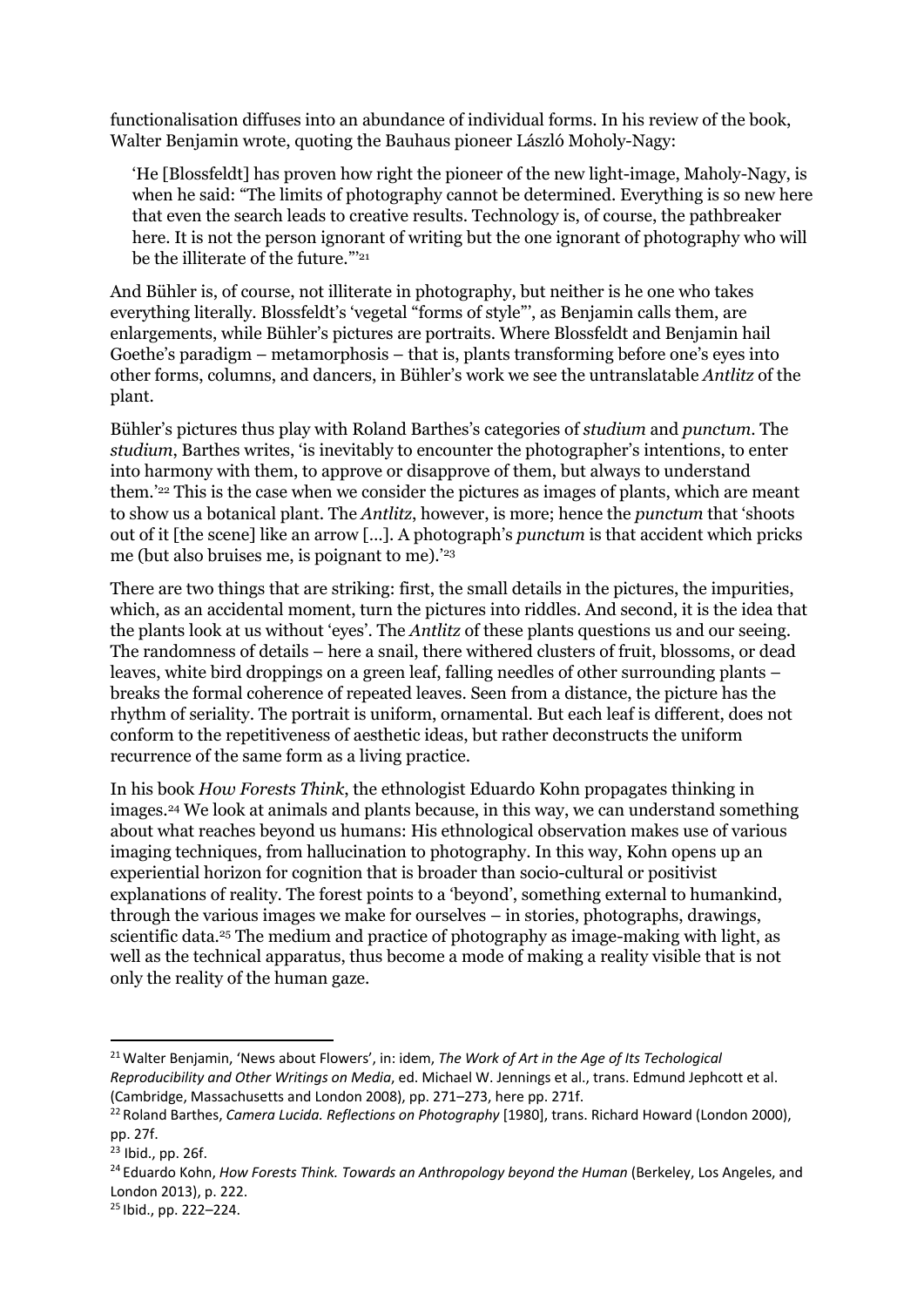Bühler call this *Lichtperspektive* (light perspective). He positions the camera in this perspective as a 'via-à-vis' of the plant. This is because the plant is always already looking, orienting itself towards the most efficient light yield. Plants see their via-à-vis, if this means recognising light intensity and forms. <sup>26</sup> Bühler follows this mutual orientation with his camera and thus makes the *Antlitz* of the plants visible, which presents itself in the spirit of an economy of light. Without an economy of light, there is no photosynthesis. Plants align themselves against the light in such a way that their parts position themselves efficiently for growth and survival. They occupy space and constitute a surface. In this way, the plant and the camera traverse the light space on a central axis. The *inclined gaze* along the '*Lichtperspektive*' finds and recognises the *Antlitz* of the plant.27 It introduces itself and enters into a dialogue with the camera. The portrait is the result of this dialogue of inclined seeing. For Bühler, this seeing is a touching without touching. It allows the repeated contemplation of the *Antlitz* and the practising of the inclined gaze.

'The Other' presents itself in the *Antlitz*, as Emmanuel Lévinas writes.28 But the plant is the 'more-than-the-Other' in cultural history, and it is also evolutionarily different.29 Plants are structured differently from animals and humans, who have visually distinguishable body parts, a face with two eyes and ears, for example.30 These features, or so we have learned socio-culturally, allow us to recognise animals as individuals by means of their 'faces'. The human face serves as a starting point: 'A face says at a glance who you are dealing with, but it says it in such a way that it is difficult to put it into statements, and it still says something different than you can put into statements.'<sup>31</sup>

Nevertheless, plants are physically and genetically closely related to us.32 This radical similarity in difference is what makes plants and thus their *Antlitz* so special. Photographing plants under the sign of the portrait transforms the vis-à-vis into 'the Other'.33 The portrait allows us to 'overlook' the differences. The inclined gaze overlooks the difference. Because plants are constructed serially, <sup>34</sup> they appear individual in a different way. They present their *Antlitz* through a multiplicity that is aligned together towards the light, but is unique. Their *Antlitz* is due to their positive phototrophy, that is to say, their surface, which is oriented towards the light. The phototropism of the plant,35 the movement towards the light, is based on its ability to see. The plant looks first. It is always already looking at us.

The plant and the photograph store the same position of the sun. And what the plant converts into sugar, the camera transforms into a printable image of the plant's portrait. Chemical processes thus determine the analogue image formation of the *Antlitz* along the *Lichtperspektive* and with the economy of light.

 $26$  Cf.: Mancuso/Viola 2015 (see note 2), p. 55.

<sup>27</sup> The *Antlitz* belongs neither to the image nor to the viewer. Cf.: Emmanuel Lévinas, *Totalität und Endlichkeit. Versuch über Exteriorität* (Freiburg im Breisgau 1987), p. 283: The *Antlitz* 'calls upon me, it speaks to me', writes Lévinas, thus giving it a medial quality. [translated]

<sup>28</sup> Ibid., p. 292.

<sup>&</sup>lt;sup>29</sup> Mancuso/Viola 2015 (see note 2), pp. 32f.

<sup>30</sup> Cf.: Jacques Derrida, 'The Animal That Therefore I Am (More to Follow)', in: *Critical Inquiry*, vol. 28, no. 2, 2002, pp. 369–418; Martin Bartelmus, 'Im Antlitz der Tiere lesen', in: Vittoria Borsò, Sieglinde Borvitz, and Luca Viglialoro, *Physiognomien des Lebens. Physiognomik im Spannungsverhältnis zwischen Biopolitik und Ästhetik* (Berlin and Boston 2020), pp. 91–110.

<sup>31</sup> Werner Stegmaier, 'Die Zeit und die Schrift', in: *Allgemeine Zeitschrift für Philosophie*, vol. 21, no. 1, 1996, pp. 3–24, here p. 7 [translated].

 $32$  Mancuso/Viola 2015 (see note 2), p. 141.

<sup>33</sup> Stegmaier 1996 (see note 31), p. 15.

<sup>&</sup>lt;sup>34</sup> See: Mancuso/Viola 2015 (see note 2), p. 38: 'Plants consist of repetitive modules' [translated].

 $35$  Ibid., pp. 50f.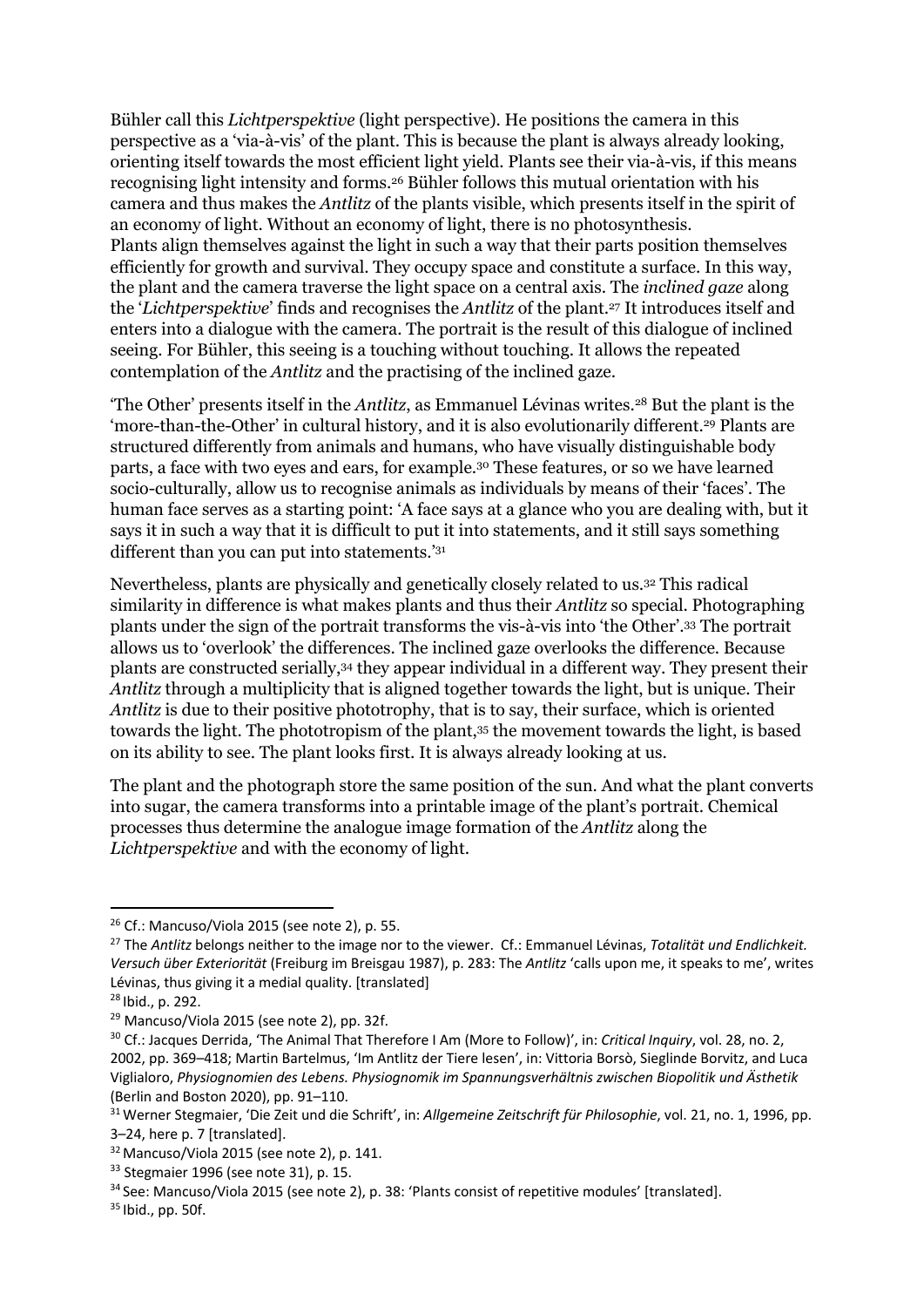In this particular case, exposure is not only a question of time in terms of shutter speed. Bühler sets up the camera in meteorologically favourable conditions in the early morning. Direct sunlight and direct solar irradiation must be avoided. The pictures are taken between night and day, in the twilight before sunrise or when the cloud cover is as closed as possible, with an exposure time of one to four seconds. The aim is to achieve a soft play of shadows when photographing, but one that encompasses the entire light spectrum. The transitions from 'very dark' to 'very light' never become 'hard' and thus allow the substance of the image (colour, form, space, detail) to stand out.

Central to this is the focusing screen of the large-format camera SINAR 8x10 inch. With this, the camera's position and orientation for the image can be determined. It serves as a movable 'canvas'. This is moved as often as necessary until the lens and light axis are in the *Lichtperspektive* of the plant. This technical movement takes place protected from light under a camera cloth.

Light quality and quantity play a decisive role for both the plant and the camera. For the camera, light quality and quantity determine the duration of the shutter speed. In contrast, plants naturally move along the light. This movement, however, is so slow compared to human movement that the camera can be adjusted to it. Both – the plant and the camera – encounter each other in a movement that is slowed down for humans (as the nomadic animal),36 immobilised as it were.

Vilém Flusser explained that we should watch a time-lapse film if we wish to take the perspective of the plants:37 'Strange', he continued, 'that not even the most radical of ecologists try to take the point of view of the plant. They do not let the plants have their say either but talk about them the way humans talk.' <sup>38</sup> Bühler's plant portraits reveal not only what Flusser calls the 'essence (the "eidos") of plant life', but also the non-essential, the *Antlitz* – it is precisely this non-being of the plant that connects a 'vegetarian thinking' <sup>39</sup> with the thinking of 'the Other'. While the former, as Flusser writes, brings us 'distance from ourselves', the *Antlitz* forces us to question our habits of seeing.

Whereas Flusser aims at the 'logos', at the communication between humans and plants, 40 Bühler's photographs aim at seeing, i.e., the inclined gaze. We do not talk to plants, Flusser says, because they 'talk' to us too slowly, whereby growth is understood as communication. The same applies to the image. We do not see the plant growing; it grows too slowly for the picture. But this is precisely why the photograph is exact. It is exact in its slowing down of the slow to a standstill so that the plant portrait can appear. People and animals do not hold still for the *Antlitz*, plants do.

Thus, the photographs have an inherent vitality that is specifically vegetative. The photographs play with the anthropocentric idea of inanimate nature as an immobile plant world. But the photographed plant is in motion. It shares the perspective of light as the line and axis of this movement with the camera. But this movement is not simply a movement towards the sun. This Hegelian paradigm, that all living things turn their heads towards the

<sup>36</sup> Michael Marder, 'Anti-Nomad', in: *Deleuze Studies*, vol. 10, no. 14, 2016, pp. 496–503.

<sup>37</sup> Vilém Flusser, 'Vom Pflanzenreich', in: Karola Bloch (ed.), *Spuren – Zeitschrift für Kunst und Gesellschaft*, no. 21, 1987, pp. 5–6, here p. 5.

<sup>38</sup> Ibid. [translated].

<sup>&</sup>lt;sup>39</sup> Ibid. [translated].

 $40$  Ibid.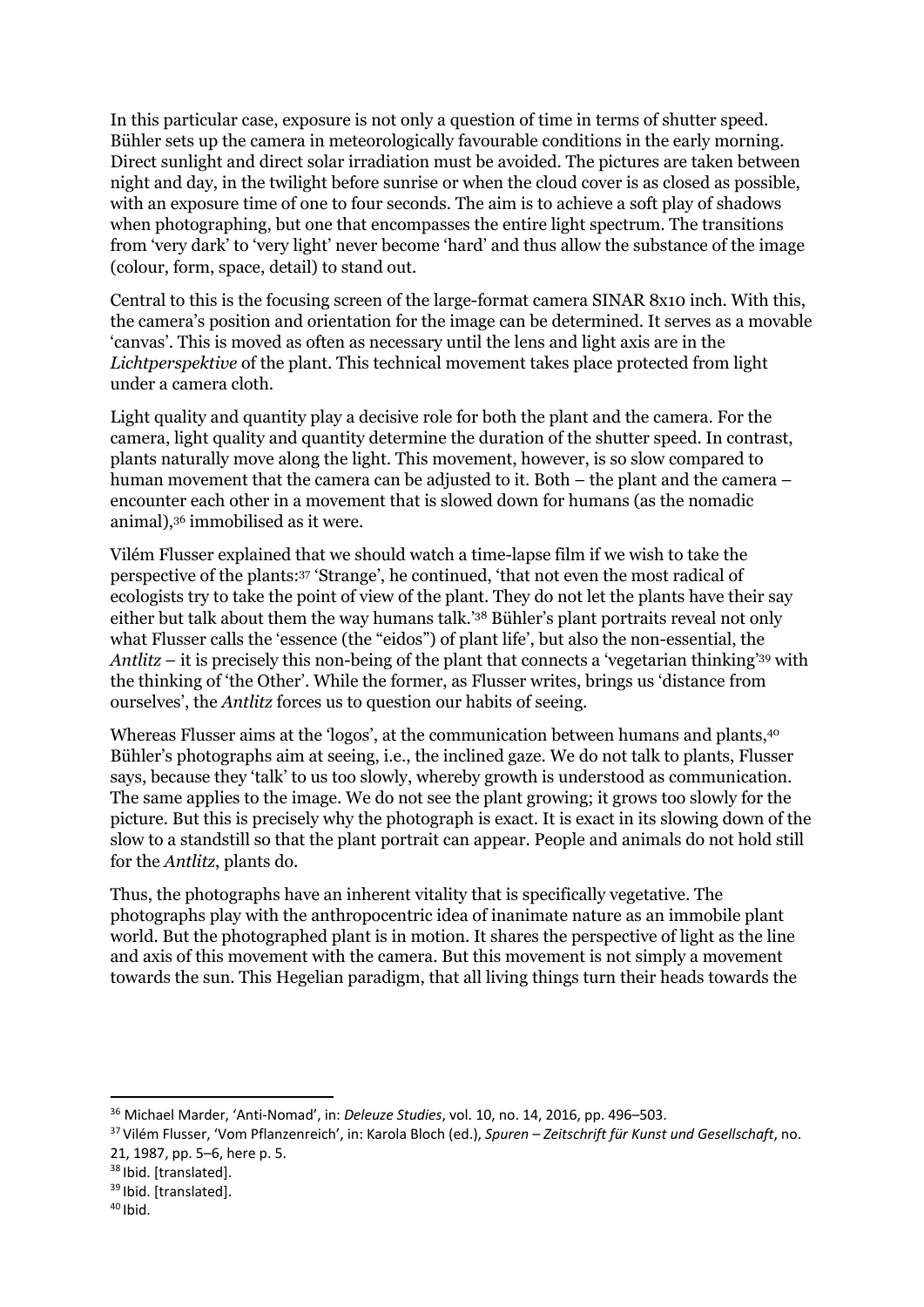sun,<sup>41</sup> is what Jacques Derrida and Luce Irigaray called philosophical-masculine heliocentrism and heliotropism.42

Bühler's photographs do not show the inclination to lean towards the sun or, analogous to the human head, inflorescences (flower heads), but rather vegetative surfaces that deconstruct the seriality of the ornament through their diversity. The images do not depict repeating leaves, but rather a multiplicity of leaves and needles in different positions that follow the economy of light, but not a capitalist logic of maximised efficiency. On the contrary, we see leaves that take on other functions; we see a social, communicative plant surface, and thus an image with its own depth.

Bühler's method is at odds with the heliocentric ideology of idealistic philosophy and aesthetics. Light maximisation is not the goal, nor is a hierarchical orientation towards the sun. Not the sun as a fixed point, but rather the diffusion and spreading of light make the picture. The distribution of light instead of the concentration of light makes the difference, not only phototechnically but also phenomenologically: Where the sun would shine directly, nothing would be visible. The gain in knowledge of heliocentrism is at stake. Bühler counters this with an aesthetics of the *Lichtperspektive* that seeks a dialogue instead of a monologue. And this is because plants are never just one (in the sense of an individual), nor is the light here to be understood as a single ray of light. In contrast, the sun is the sign of the absolute, the one. The plant is the multitude.

## 3. The Image as a Portrait

Bühler is also concerned with '*Augen-Licht*' (eyesight; or, directly translated: 'eye-light'), which he relates to the vegetative, the technological, and the 'humanimal'. 'Seeing' occurs three times in different ways: As the seeing of the camera, the plant, and the human being. All three 'ways of seeing' are dependent on light. Since Plato, light has been the prerequisite for everything that exists.43 Together with line and surface, light constitutes a 'there is'. 44

Such a 'there is' is called *Antlitz* and the other, the vis-`-vis (not 'the Other') presents itself in the portrait. But these portraits have no centre. The plants radiate in a double sense: once materially physically as growth (also temporally and spatially beyond the image) and once in the sense of the economy of light as a negative to the incident rays of light. What the camera is for the plants, the plant is for the light – its negative to the matching positive. And us? We take the position of the main light and the camera in order to be seen by the plant. Bühler puts us in the position of exchanging glances with the plant. We have to allow ourselves to be looked at, just as we look at the plant.

A voyeuristic male, scientific, and objectifying 'gaze' recedes.45 Instead, Bühler enables us to encounter the gaze of plants. It is precisely this ecological perspective that also makes the

<sup>41</sup> See: Georg Wilhelm Friedrich Hegel, 'Naturphilosophie', in: idem, *Enzyklopädie der philosophischen Wissenschaften im Grundriss*, [*Werke*, vol. lX], ed. Eva Moldenhauer (Frankfurt am Main: Suhrkamp 1979), p. 411; cf.: Michael Marder, 'Vegetal Anti-Metaphysics, Learning from Plants', in: *Continental Philosophy Review*, vol. 44, 2011, pp. 469–489, here p. 475.

<sup>42</sup> The sun generates the metaphysics of occidental philosophy. See, for example: Jacques Derrida, *Of Grammatology* [1967], trans. Gayatri Chakravorty Spivak, corrected edition (Baltimore and London: The Johns Hopkins University Press 1997), pp. 91ff. Furthermore, Luce Irigaray criticises 'heliocentrism as a male fantasy of being able to give birth to oneself': Luce Irigaray, *Specuclum. Spiegel des anderen Geschlechts* (Frankfurt am Main 1980) [translated]. See also: Cathryn Vasseleu, *Textures of Light: Vision and Touch in Irigaray, Levinas and Merleau Ponty* (London and New York 1998), p. 7.

<sup>43</sup> See: Lévinas 1987 (see note 27), p. 271.

<sup>44</sup> Ibid., p. 272 [translated].

<sup>45</sup> Aloi 2019 (see note 5), p. 33.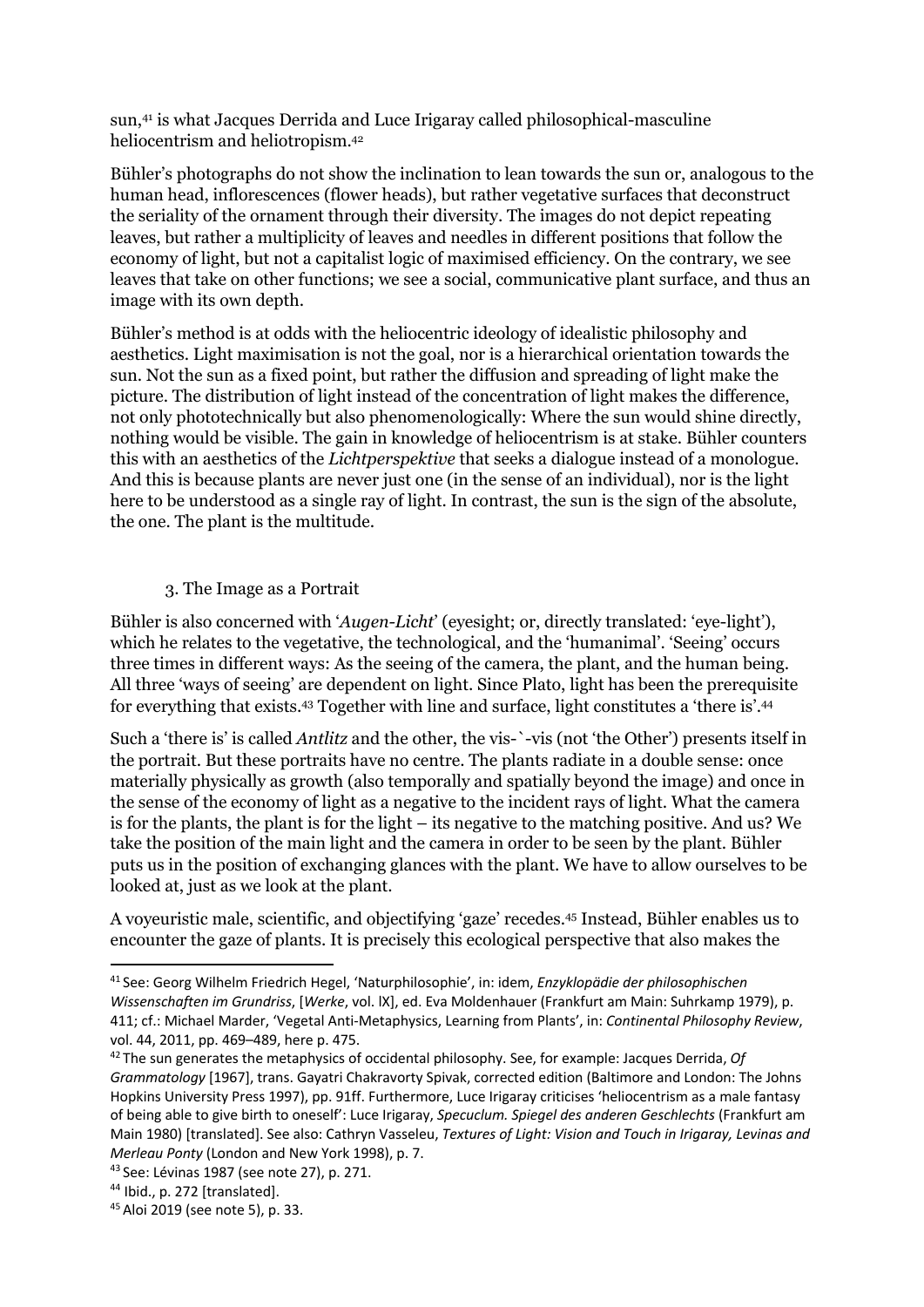images political in their aesthetics. They are about a non-exploitative economy, the economy of light, and an aesthetic that is not inscribed with the retouched face of advertising, but rather with the diversity of the non-face: In the sense of Lévinas, the selfie is replaced by the *Antlitz* of 'the Other', as an ethical call to face the gaze of the non-human inhabitants of this planet.

Jeremy Bentham's famous question, 'Can they suffer?', the fundamental basis of animal ethics, did not lead to the *Antlitz* of the animal in the debate between Derrida and Lévinas.46 Lévinas simply does not answer whether animals can have an *Antlitz*. Accordingly, the *Antlitz* of plants seems even more improbable, because they are exempt from the commandment 'Thou shalt not kill'. <sup>47</sup> On the individual level, the 'killability' of plant life does not seem to play a role; in an ecological dimension, however, it does. If plants constitute our habitat, if they can live without us, but we cannot live without them, then an ethical conception of plants is needed. Looking at them, encountering them as counterparts/as 'others', opens up the possibility of ecological response-ability.48

The recognition of the plant requires new ways of seeing. How can environmental aesthetics be rethought?49 Slavoj Žižek radically formulates that we should finally bid farewell to the romanticisation of nature in order to realise that even an ecological perspective on nature, on plants, only ever serves an anthropocentrism.50

Bühler's photographs, however, in their relation between technology and the vegetal, which are intertwined in the practice of photosynthesis, are not beautiful green pictures, but reveal in the portrait of the plant its 'plant-being'. The depiction reminds us of ways of life that are slow, responsive, decentralised, and diverse. At the same time, contemplating these images allows us to become plants ourselves. In the sense of Gilles Deleuze and Félix Guattari, becoming a plant does not mean indulging in a mimetic game, but rather understanding and possibly adapting the ways of life of plants, thus participating in this slow, responsive, decentralised, diverse way of life with its own economy, perception, subjectivity, and identity.

What is more: With Aloi, one could also speak of a politicisation through the plant following this aesthetic plant-becoming of the viewer; for plants are agents of political resistance that are characterised by their strength, resistance, and adaptability, whereas our capitalist postmodernity represents the exact opposite.51 Aloi targets the genuine anti-capitalist way of life of the plant. In this way, the *Antlitz* of the plant also deconstructs the narcissistic concept of the portrait, which is intended to depict mostly human subjects in their full bloom.

Furthermore, plants are not simply pictorial subjects in the sense that they epistemically illustrate knowledge, aesthetically produce the beautiful, or activate the sublime. They are neither merely form of sustenance, nor merely aesthetic pleasure,52 but rather entities whose stubbornness is not exhausted in the forms of art and consumption made for humans.

Do plants transcend human concepts of image, portrait, and aesthetic pleasure because they are 'the Other'? It is not the image but the plant that is transcendent. It is not the image that transcends our perception – the plant does so because its perception is different as a result of the *Lichtperspektive*. The image becomes the plane of immanence for the essence of the plant. The image thus mediates between transcendence and immanence, between the levels

<sup>46</sup> Derrida 2002 (see note 30), pp. 400ff.

<sup>47</sup> Cf.: ibid, p. 416.

<sup>48</sup> See: Donna Haraway, *Staying with the Trouble. Making Kin in the Chthulucene* (Durham 2016), pp. 34 and 58. 49 Cf.: Timothy Morton, *Dark Ecology. For a Logic of Future Coexistence* (New York 2018).

<sup>&</sup>lt;sup>50</sup> See: Slavoj Žižek, 'Ecology without Nature', conference at the University of Athens, 2007; idem, 'Ecology. A New Opium for the Masses', Jack Tilton Gallery, New York, 2007.<br><sup>51</sup> Aloi 2018 (see note 13), pp. XXXIIf.

<sup>52</sup> Ibid., p. XXXIII.